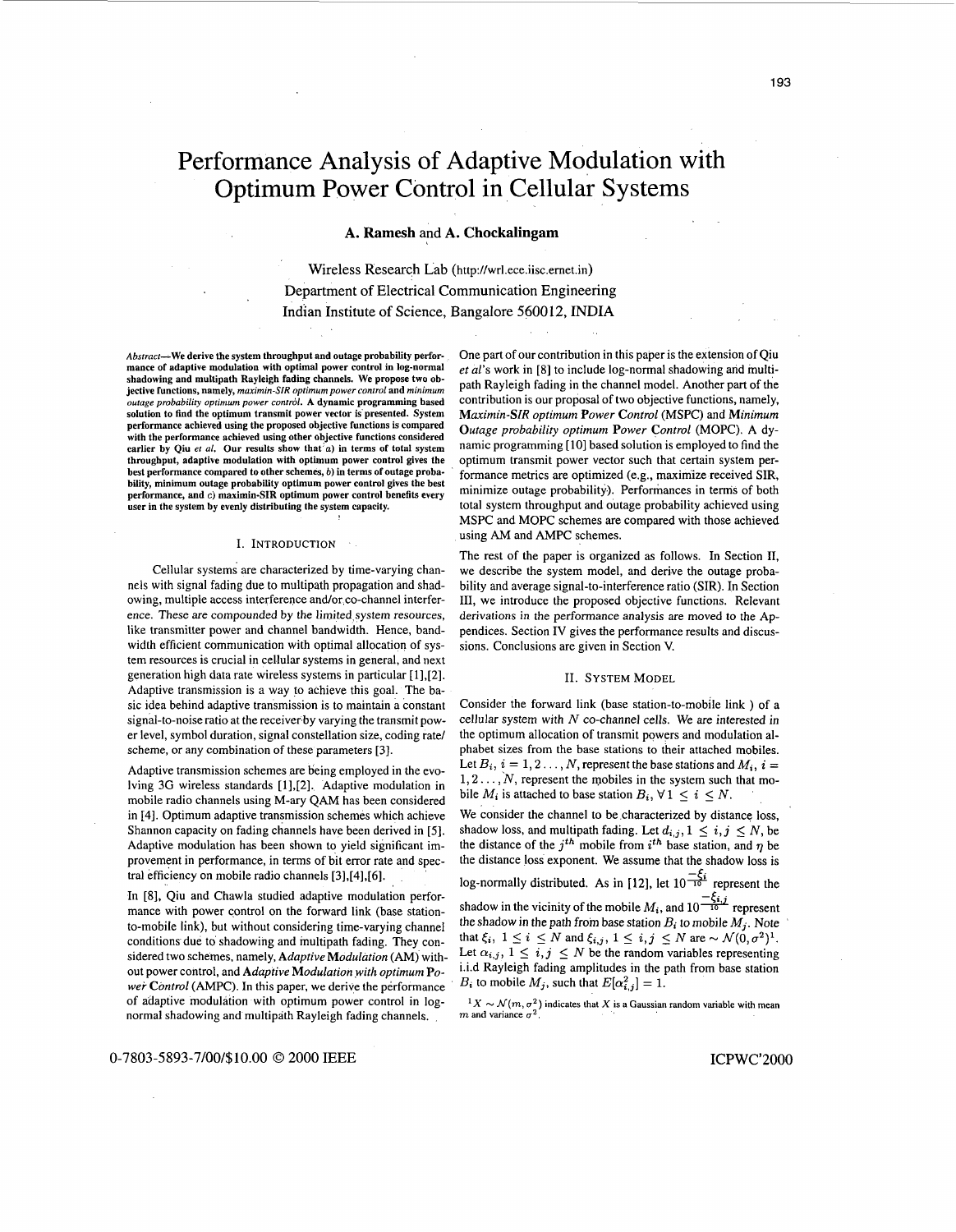Let  $P = [P_1, P_2, \cdots P_N]^T$  be the transmit power vector, where *B. Average Received SIR*  $P_i$  is the transmit power allocated by base station  $B_i$  towards the mobile station  $M_i$ , on the forward link. We are interested in optimally choosing this power allocation vector, subject to certain performance constraints like minimizing the outage probability, maximizing the signal-to-interference ratio **(SIR),** etc. The average outage probability and the average received **SIR**  for the system model considered are derived in the following subsections. The specific objective functions that we propose for the optimization are given in Section **111.** 

# *A. Outage Probability*

The received signal at mobile  $M_i$ ,  $1 \leq i \leq N$ , will consist of signal power from its own base station *Bi,* and interference power from other base stations  $B_j$ ,  $j \neq i$ . For sufficiently large N, ignoring AWGN component at the receiver, the SIR  $\Gamma_i$  at mobile  $M_i$ ,  $1 \leq i \leq N$ , is given by

$$
\Gamma_{i} = \frac{P_{i}d_{i,i}^{-\eta}E[\alpha_{i,i}^{2}]10^{-\frac{\xi_{i,i}+\xi_{i}}{10}}}{\sum_{j=1,j\neq i}^{N}P_{j}d_{j,i}^{-\eta}E[\alpha_{j,i}^{2}]10^{-\frac{\xi_{j,i}+\xi_{i}}{10}}} \tag{1}
$$

In the denominator of the above Equation, assuming  $N$  to be large, we can approximate the sum of scaled log-normal random variables as another log-normal random variable [13]. In particular, we assume that for mobile *Mi,* 

$$
\sum_{j=1,j\neq i}^{N} P_j d_{j,i}^{-\eta} 10^{-\frac{\xi_{j,i}}{10}} = 10^{-\frac{z_i}{10}},\tag{2}
$$

where  $z_i \sim \mathcal{N}(m_{z_i}, \sigma_{z_i}^2)$ . Defining  $k = \frac{\ln(10)}{10}$ , and applying the of method of matching moments [13], we get<sup>2</sup>

$$
m_{z_i} = \frac{k(\sigma_{z_i}^2 - \sigma^2)}{2} + \frac{1}{k} \ln \left( \frac{1}{\sum_{j=1, j \neq i}^N P_j d_{j,i}^{-\eta}} \right), \quad (3)
$$

and

$$
\sigma_{z_i}^2 = \frac{1}{k^2} \ln \left( 1 + (e^{k^2 \sigma^2} - 1) \frac{\sum_{j=1, j \neq i}^N P_j^2 d_{j,i}^{-2\eta}}{\left(\sum_{j=1, j \neq i}^N P_j d_{j,i}^{-\eta}\right)^2} \right). \quad (4)
$$

Hence, the SIR  $\Gamma_i$  at mobile  $M_i$  can be written as

$$
\Gamma_i = P_i d_{i,i}^{-\eta} e^{-k\xi_{i,i}} e^{k.z_i}.
$$
 (5)

We obtain the outage probability for mobile  $M_i$ ,  $P_{out}^i$ , as the probability that  $\Gamma_i < \Gamma_{\theta}$ , where  $\Gamma_{\theta}$  is the minimum SIR required. It is easy to obtain *Piut* as

$$
P_{out}^{i}(\underline{P}, \Gamma_{\theta}) = Q\left(\frac{m_{z_i} - \frac{1}{k} \cdot \ln\left(\frac{\Gamma_{\theta}}{P_i \cdot d_{i,1}^{-\gamma}}\right)}{\sqrt{\sigma_{z_i}^2 + \sigma^2}}\right), \quad (6)
$$

where  $Q(x) = \frac{1}{\sqrt{2\pi}} \int_{0}^{\infty} e^{-\frac{u^2}{2}} du$ . The average outage probabil- *A. Adaptive Modulation without Power Control (AM)* ity,  $P_{out}$ , is then given by

$$
P_{out}(\underline{P}, \Gamma_{\theta}) = \frac{1}{N} \sum_{i=1}^{N} P_{out}^{i}(\underline{P}, \Gamma_{\theta}). \tag{7}
$$

**2The derivation** of **Eqns. (3) and (4) are given in Appendix-A.** 

Note that in (5),  $P_i$ ,  $d_{i,i}$  are constants and  $\xi_{i,i}$  is independent of  $z_i$ . Also,  $\xi_{i,i} \sim \mathcal{N}(0, \sigma^2)$  and  $z_i \sim \mathcal{N}(m_{z_i}, \sigma^2_{z_i})$ . Now, by observing that the moment generating function  $M_X(z)$  of a Gaussian random variable X with mean  $m_X$  and variance  $\sigma_X^2$ is given by

$$
M_X(z) = E[e^{zX}] = e^{zmx} e^{z^2 \frac{\sigma_X^2}{2}}, \qquad (8)
$$

 $M_X(z) = E[e^{zX}] = e^{zmx} e^{z^2 \frac{x^2}{2}}$ , (8)<br>and taking expectations on both sides of (5), the average SIR, *ri* and taking expectations on both sides of (5), the average S.<br>  $\overline{\Gamma_i} = E[\Gamma_i]$ , at mobile  $M_i$  can be obtained as  $\overline{\Gamma_i} = P_i d_i^{-\eta} E[e^{-k\xi_i} \cdot |E[e^{kz_i}]$ 

$$
\begin{aligned}\n\overline{\Gamma_i} &= P_i d_{i,i}^{-\eta} E[e^{-k\xi_{i,i}}] E[e^{kz_i}] \\
&= P_i d_{i,i}^{-\eta} e^{k^2 \frac{\sigma^2}{2}} e^{k m_{z_i} + k^2 \frac{\sigma^2}{2}}.\n\end{aligned} \tag{9}
$$

By substituting  $m_{z_i}$  and  $\sigma_{z_i}^2$  from (3) and (4) in (9), we obtain  $\frac{By}{\Gamma_i}$  as

$$
\overline{\Gamma_i} = \frac{P_i d_{i,i}^{-\eta} \left[ \left( \sum_{j \neq i} P_j d_{j,i}^{-\eta} \right)^2 + (e^{k^2 \sigma^2} - 1) \left( \sum_{j \neq i} P_j^2 d_{j,i}^{-2\eta} \right) \right]}{\left( \sum_{j \neq i} P_j d_{j,i}^{-\eta} \right)^3}.
$$
\n(10)

The above expression for  $\overline{\Gamma_i}$  will be used in the optimization in AMPC and MSPC schemes.

## **111. OPTIMIZATION**

We are interested in finding the optimum transmit power vector  $P$  such that certain system performances are optimized. These performances can be any one or a combination of the following: a) received **SIR** at the mobiles, b) outage probability, and c) system throughput. We impose a limit on the maximum and minimum transmit power levels that the base bility, and c) system throughput. We impose a limit on the maximum and minimum transmit power levels that the base stations can use. Accordingly, let  $P_{max}$  and  $P_{min}$  represent the maximum and minimum power allocation ve As stated in Section I, we consider **4** different adaptive schemes, namely, **AM, AMPC, MSPC,** and **MOPC** schemes. Of these **4** schemes, AM and AMPC schemes were considered in **[8].**  MSPC and MOPC schemes are our proposals in this paper. All the schemes are described in the following subsections. We study AM and AMPC schemes also here, in order to compare the performance of MSPC and MOPC schemes relative to other schemes. *In all the above schemes, we assume that the channel*  estimates made at the mobile receiver are perfect, the delay in *the estimation is negligible, the feedback channel which carries these estimates to the base station transmitter is perfect and delay-free. The base station uses this SIR estimate information to decide the modulation alphabet size to use on the forward link, such that a desired bit error performance is achieved.* 

In this scheme, the transmit power vector is fixed at  $P_{max}$ . The modulation alphabet size on each of the base station-to-mobile link is dynamically adjusted based on the **SIRS** received at the corresponding mobiles. Note that, although there is adaptation of modulation alphabet size, there is no optimization of transmit powers at the base station in this scheme.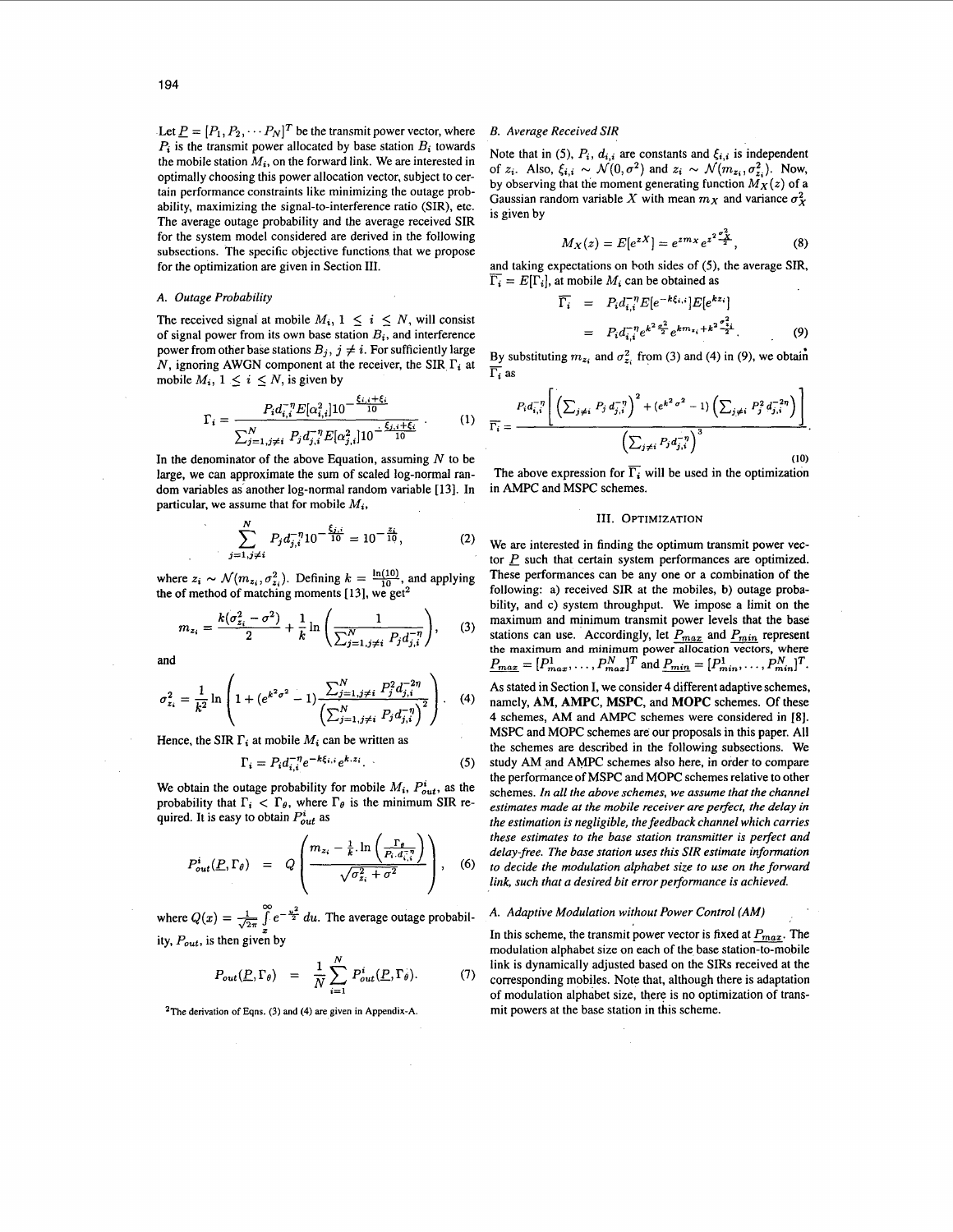# *B. Adaptive Modulation with Optimum Power Control (AMPC)*

In this scheme, the transmit power vector  $P$  is optimized, in addition to the adaptation of the modulation alphabet size. In [8], Qiu *et a1* considered transmit power optimization using any of two objective functions, *viz., objective function 1* (OF1) and *objective function 2* (OF2). However, their system model for performance analysis considered only static channel gains. They did not consider random channel gains due to shadowing and fading. In this paper, we provide the performance analysis of this scheme, *considering the random channel gains due to log-normal shadowing and Rayleigh fading.* Accordingly, we derive the iterative equations to solve for the optimum power vector  $P$  for both objective functions 1 and 2. These derivations are given in Appendix-B and Appendix-C.

#### *C. Maximin-SIR Optimum Power Control (MSPC)*

Here, we propose an objective function to find the optimum power vector  $\frac{p}{\Gamma}$  such that the mobiles' received SIRs are max-<br>imited. Let  $\overline{\overline{\Gamma}}$   $\overline{\overline{\Gamma}}$  be the system received SIRs at imized. Let  $\overline{\Gamma_1}, \overline{\Gamma_2}, \ldots, \overline{\Gamma_N}$ , be the average received SIRs at mobiles *M*<sub>1</sub>, *M*<sub>2</sub>, ...,  $\overline{\Gamma}_N$ , be the average received SIRs are maximized. Let  $\overline{\Gamma}_1$ ,  $\overline{\Gamma}_2$ , ...,  $\overline{\Gamma}_N$ , be the average received SIRs at mobiles *M*<sub>1</sub>, *M*<sub>2</sub>, ..., *M*<sub>N</sub>, respectively. The expressi to find the optimum vector P such that  $\overline{\Gamma}_{min}$  is maximized (i.e., maximize the minimum average SIR at the mobiles). One possible objective function to do this is given by

$$
\Gamma(\underline{P}) = min{\{\overline{\Gamma_1}, \overline{\Gamma_2}, \cdots, \overline{\Gamma_N}\}},
$$
\n(11)

where we need to maximize  $\Gamma(P)$  with respect to P. This optimization problem is clearly a dynamic programming problem, which can be solved efficiently using recursive procedures [10].

#### *D. Min. Outage Probability Optimum Power Control (MOPC)*

We propose  $P_{out}$  in the Eqn. (7) as another objective function. That is, determine the optimum power vector  $\underline{P}$  such that the outage probability in (7) is minimized.

#### Iv. RESULTS AND DISCUSSION

In this section, we present the system throughput and outage probability performance of the 4 adaptive schemes considered. We consider a 5-cell system consisting of five base stationmobile pairs, as shown in Fig. 1. The distance matrix which represents the distance of the *jth* mobile from the *ith* base station,  $1 \leq i, j \leq 5$ , is randomly generated such that the mobiles are uniformly distributed in the cells. The distance **loss**  exponent,  $\eta$ , is taken to be 4. The modulation considered is  $M$ -ary QAM and the desired target bit error rate,  $P_e$ , is  $10^{-3}$ . The minimum and maximum transmit power levels,  $P_{min}$  and *Pmaz,* are fixed at -10 dBm and +20 dBm, respectively.

We determined the optimum power vector, P, for the different adaptive schemes using their respective objective functions described in Section 111. The Matlab Optimization Toolbox was used to carry out the optimization. Once the optimum power vector  $\underline{P}$  is obtained, the following steps are carried out to compute the system throughput: a) determine the average received SIRs,  $\overline{\Gamma_i}$ , from  $\underline{P}$ , b) determine the modulation alphabet size,  $\mathcal{M}_i$ , from (17), and c) determine the total system throughput,  $T(P)$ , from (16). Table I gives the resulting optimum transmit



power vector  $(\underline{P})$ , SIR  $(\overline{\Gamma})$  vector, capacity (log<sub>2</sub> $\mathcal{M}$ , in number of bits) vector and total system throughput  $(\overline{T}(P))$ , for the different adaptive schemes when  $\sigma = 8$  dB.

From Table I we observe the following. In terms of system throughput, adaptive modulation with optimum power control using objective function 1 (AMPC-OFI) performs the best, achieving a total system throughput of 32.6 bits. However, it achieves this best performance in system throughput at the cost of degrading the individual performance of disadvantaged mobiles. In other words, AMPC-OF1 tends to assign high transmit powers to those mobiles which are in favourable channel conditions with high received SIR values. On the other hand, mobiles witnessing poor channel conditions with **low** received SIRS are assigned low transmit powers. This observation is evident by noticing that mobile  $M_1$  is assigned the minimum transmit power of -10 dBm, whereas mobile *M3* is assigned the maximum transmit power of  $+20$  dBm<sup>3</sup>. While mobile  $M_3$  receives an SIR of 34.1 dB, mobile  $M_1$  receives a poor -13.3 dB SIR. The low transmit powers assigned to the disadvantaged mobiles result in reduced co-channel interference to other mobiles in the system, thereby increasing other mobile's throughput. Consequently, mobile  $M_1$  individually achieves a negligible throughput of 0.02 bits, although the overall system achieves the best throughput of 32.6 bits. Note that if AMPC-OF1 scheme is used in a system where keeping the overall system throughput at its maximum is the prime concern, then the disadvantaged mobiles may experience increased delay, which may be acceptable in some data-only applications [2].

AMPC scheme using objective function **2** (AMPC-OF2) provides total system throughput close to that achieved in AMPC-OF1. But the SIR balancing is more even in AMPC-OF2 than in AMPC-OF1. Note that mobile *MI* achieves 7.1 dB SIR and 1.29 bits throughput in AMPC-OF2 compared to -13.3 dB SIR and 0.02 bits throughput in AMPC-OF1. This can be explained as follows. If the disadvantaged mobiles are driven towards  $P_{min}$ , then it essentially amounts to driving the cost function  $\Phi(P)$  in (21) to low values. Hence, AMPC-OF2, in an effort to drive the  $\Phi(P)$  towards the maximum, pushes the transmit power levels towards all mobiles to sufficiently large values, leading to a more even balancing of SIRs and throughput.

**<sup>3</sup>Essentially, what this objective function tries to do is to maximize the sum**  total of  $\log_2(M_i)$ ,  $\forall i$ , in (16), and it achieves this by driving the powers of **disadvantaged mobiles towards the minimum and the advantaged mobiles** to**wards the maximum transmit powers.**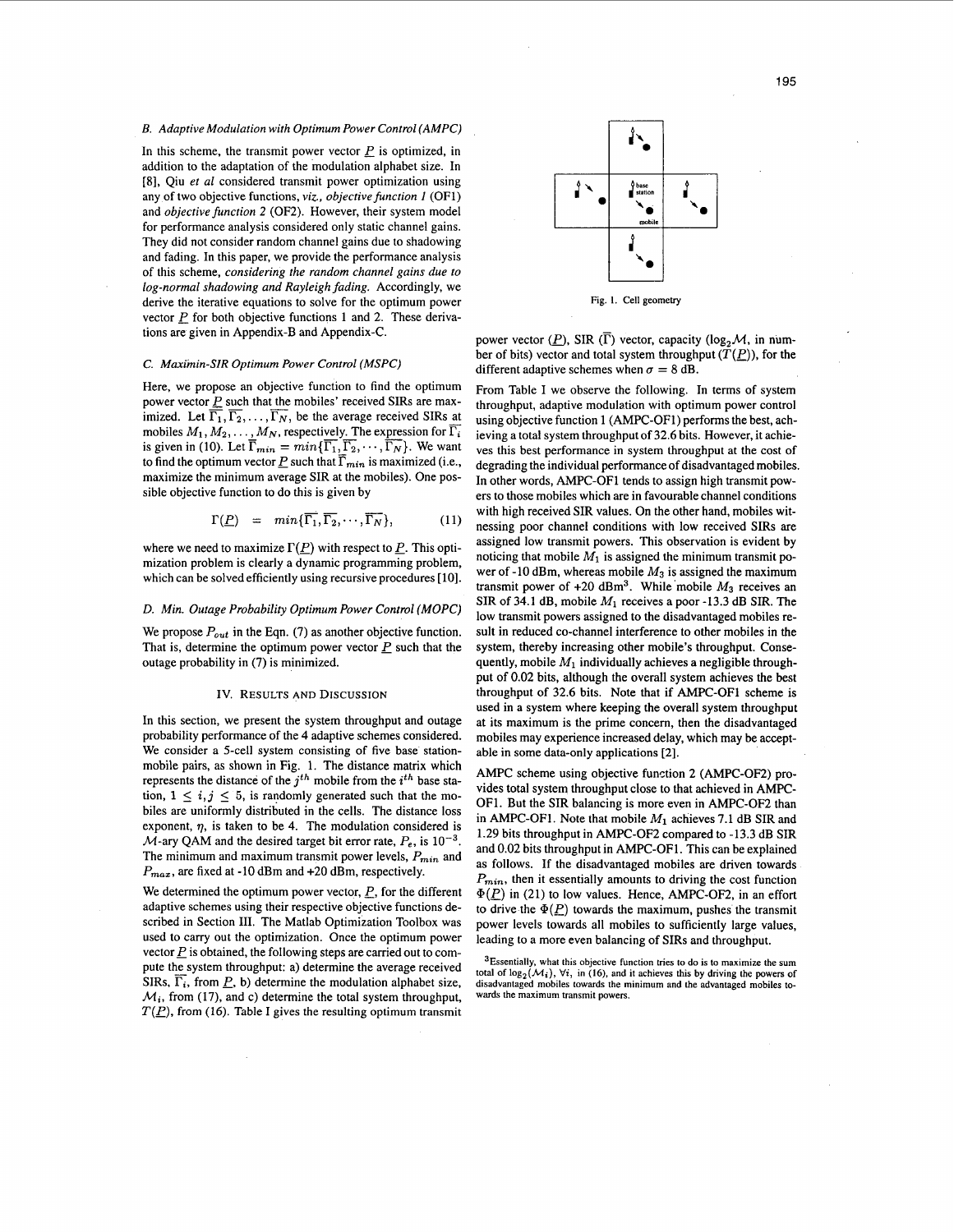We further observe that, of the schemes considered, the proposed maximin-SIR optimum power control **(MSPC)** balances the mobiles' SIRS most evenly (see the SIR vector for **MSPC: [21.9,23.9,21.9, 21.7,23.2]).** All the mobiles uniformly get a throughput of about 5 to 6 bits each. Thus, the proposed **MSPC**  scheme allocates the transmit powers in such a way that each mobile in the system (disadvantaged or advantaged in terms of channel conditions) is benefited by evenly distributing the system capacity.

To deal with realistic signal constellations, we truncate the constellation size to powers of 2, i,e., if the calculated value of log,(M) = **3.7,** then we truncate this value to **3** and use **3**  bits per modulation symbol. With this discretization of constellation size, we can compute the discrete system throughput,  $T_D(P)$ , as shown in the last column of Table I.

The proposed minimum outage probability optimum power control **(MOPC)** scheme is found to achieve total system throughput close to those achieved in **AMPC-OF1** and **AMPC-OF2.** In addition, **MOPC** scheme achieves the minimum outage probability among all the schemes considered. This is illustrated in Fig. **2,** where the average probability of outage for various schemes are plotted as a function of SIR threshold,  $\Gamma_{\theta}$ , when  $\sigma = 10$  dB.

We also observed the effect of *Pmaz* on the outage probability and throughput achieved under various schemes. In particular, we varied  $P_{max}$  from 5 dBm to 20 dBm in steps of 5 dB. We found that, as  $P_{max}$  is increased, the outage probability improved significantly in the case of **MSPC,** and remained essentially independent of  $P_{max}$  in the case of AMPC-OF1. We also make a note that, as  $P_{max}$  is increased, the system throughput also improved marginally for **MSPC, AMPC-OF1,** and **AMPC-OF2** schemes, as illustrated in Fig. 3.

#### **V. CONCLUSIONS**

We derived the system throughput and outage probability performance of adaptive modulation with optimal power control in log-normal shadowing and Rayleigh fading channels. We proposed and analyzed two objective functions, using a dynamic programming based solution to find the optimum transmit power vector. The system performance achieved using the proposed objective functions was compared with the performance achieved using other objective functions considered by others in literature. We showed that  $a$ ) adaptive modulation with optimum power control performs best in terms of system throughput, b) minimum outage probability optimum power control gives the best performance in terms of outage probability, and *c)* maximin-SIR optimum power control benefits every user in the system by evenly distributing the system capacity.

# APPENDIX

### *A. Derivation of Eqns. (3) and (4)*

Using **(8),** we can take the expectation on both sides of **(2) as** 

$$
e^{k^2\frac{\sigma^2}{2}}\left(\sum_{j=1,j\neq i}^N P_j d_{j,i}^{-\eta}\right) = e^{-m_{z_i}k+k^2\frac{\sigma^2_{z_i}}{2}}, \quad (12)
$$

where  $\sigma^2$  is the variance of log-normal shadowing. Assuming **('s** as i.i.d, we can obtain the variance of both sides of (2) **as** 

$$
e^{k^2 \sigma^2} (e^{k^2 \sigma^2} - 1) \left( \sum_{j \neq i} P_j^2 d_{j,i}^{-2\eta} \right) = e^{-2m_{z_i} k} (e^{k^2 \sigma_{z_i}^2} - 1) e^{k^2 \sigma_{z_i}^2}.
$$

**(13)**  Dividing LHS and RHS of **(1** 3) by the squared LHS and RHS of **(12),** respectively, we can get the following equation

$$
e^{k^2 \cdot \sigma_{z_i}^2} = 1 + (e^{k^2 \sigma^2} - 1) \left( \frac{\sum_{j \neq i} P_j^2 d_{j,i}^{-2\eta}}{\left(\sum_{j \neq i} P_j d_{j,i}^{-\eta}\right)^2} \right) . (14)
$$

Eqn. **(3)** is obtained by substituting **(14)** in **(12). Eqn. (4)** is obtained simply by taking natural logarithm on both LHS and RHS of **(14)** and dividing by *k2.* 

#### *B. Derivation of Iterative Solution for AMPC-OF1*

Let  $\Gamma_1, \ldots, \Gamma_N$ , be the SIRs received at mobiles  $M_1, \ldots, M_N$ . For large N, the interference can be assumed to be Gaussian. Assuming M-ary QAM with  $M = 2<sup>n</sup>$ , where n is the number of bits per modulation symbol **[9],** the probability **of** bit error for the mobile  $M_i$  with SIR  $\Gamma_i$  can be approximated by [11]

$$
P_e^i = 0.2 e^{\frac{-1.5 \cdot \Gamma_i}{\mathcal{M}_i - 1}}, \ 0 \le \Gamma_i \le 30 \text{ (in dB)}, \quad (15)
$$

where  $M_i$  is the alphabet size of the QAM constellation for the *ith* mobile. The objective function **1** is given by

$$
T(\underline{P}) = \sum_{i=1}^{N} \log_2(M_i(\overline{\Gamma_i})), \qquad (16)
$$

where  $\overline{\Gamma_i}$ ,  $i = 1, ..., N$  are the average received SIRs at mobiles  $M_i$ ,  $i = 1, \ldots, N$ , which are functions of the transmit power vector *E.* The relation between the alphabet size and the average received SIR is given by

$$
\mathcal{M}_i(\overline{\Gamma_i}) = 1 + \beta \overline{\Gamma_i}, \tag{17}
$$

where, from (15),  $\beta$  is obtained as,  $\beta = -\frac{1.5}{\log(5P_0)}$ .

Note that  $T(\underline{P})$  in (16) can be interpreted to be the system throughput (in terms of total number of bits over the constellations of all the mobiles in the system).  $T(\underline{P})$  is maximized with respect to *P*. To do so, performing  $\frac{\nabla T(\overline{P})}{\nabla P} = 0$  gives

$$
\frac{d\overline{\Gamma_i}}{dP_i} = -\sum_{j=1, j\neq i}^{N} \left(\frac{1+\beta\overline{\Gamma_i}}{1+\beta\overline{\Gamma_j}}\right) \frac{d\overline{\Gamma_j}}{dP_i}.
$$
 (18)

Observing that  $\frac{d\overline{\Gamma_i}}{dP_i} = \frac{\overline{\Gamma_i}}{P_i}$ , (18) can be simplified as

$$
P_i = -\frac{\overline{\Gamma_i}}{\sum_{j=1, j\neq i}^N \left(\frac{1+\beta\overline{\Gamma_i}}{1+\beta\overline{\Gamma_j}}\right) \frac{d\overline{\Gamma_j}}{d\overline{P_i}}}.
$$
(19)

The expression for  $\overline{\Gamma_i}$  is given in ( 10). Finding the derivative of  $\overline{\Gamma_j}$  w. r. t  $P_i$ , and substituting in (19), we obtain an iterative equation to solve for the optimum  $P_i$  in terms of  $P_j$ 's, as

$$
P(n+1) = G(P(n)), \qquad (20)
$$

where  $\underline{P}(n) = [P_1(n), \ldots, P_N(n)]^T$  is the transmit power vector at the  $n^{th}$  iteration, and G is a function of  $P$ .